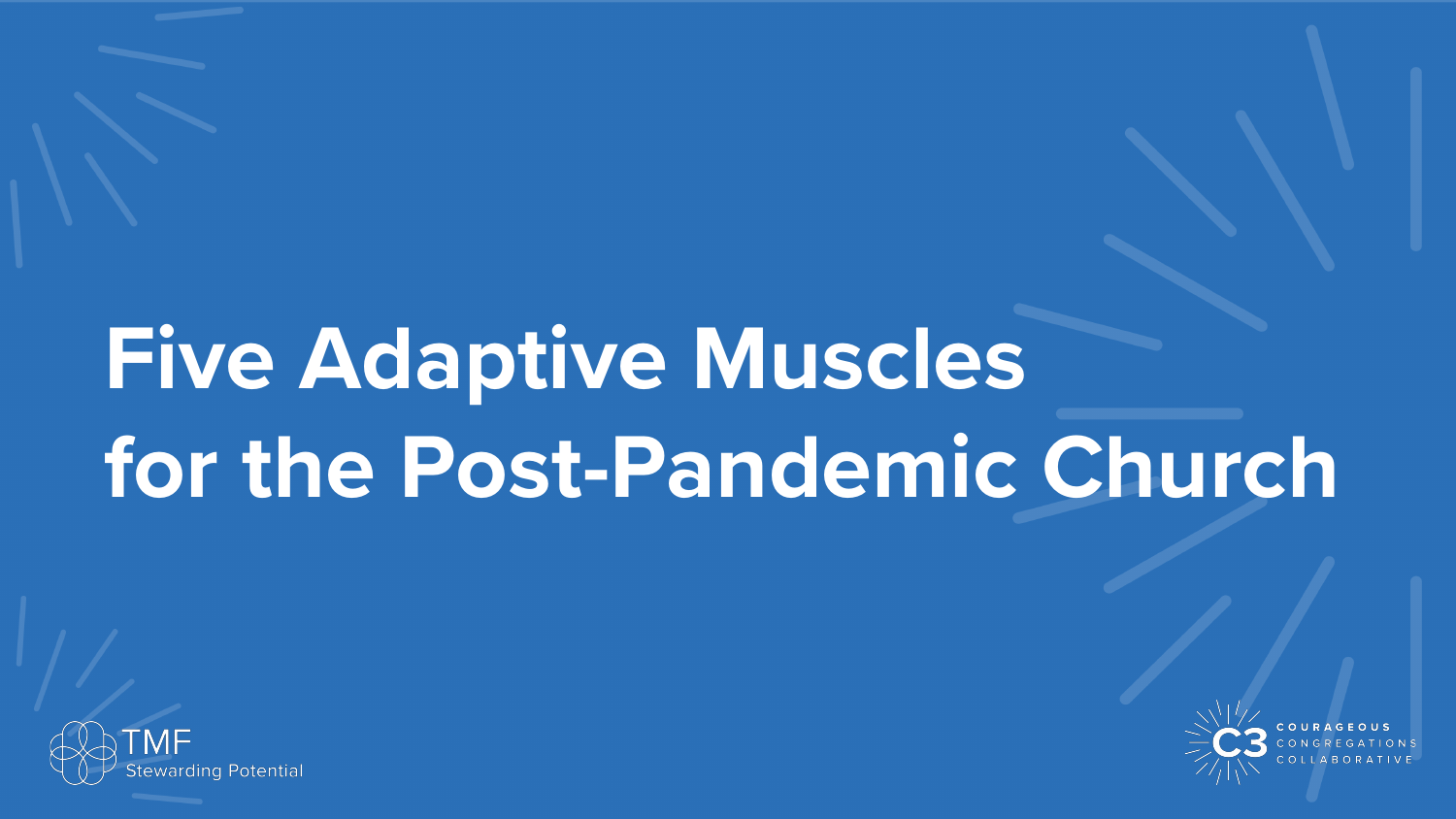#### **Five Stances for Exercising the 5 Muscles:**

- Conversation—over quick fix
- Discernment—over planning
- Purpose—over preference
- Clarity-over certainty
- Holy Courage-over Blessed Assurance

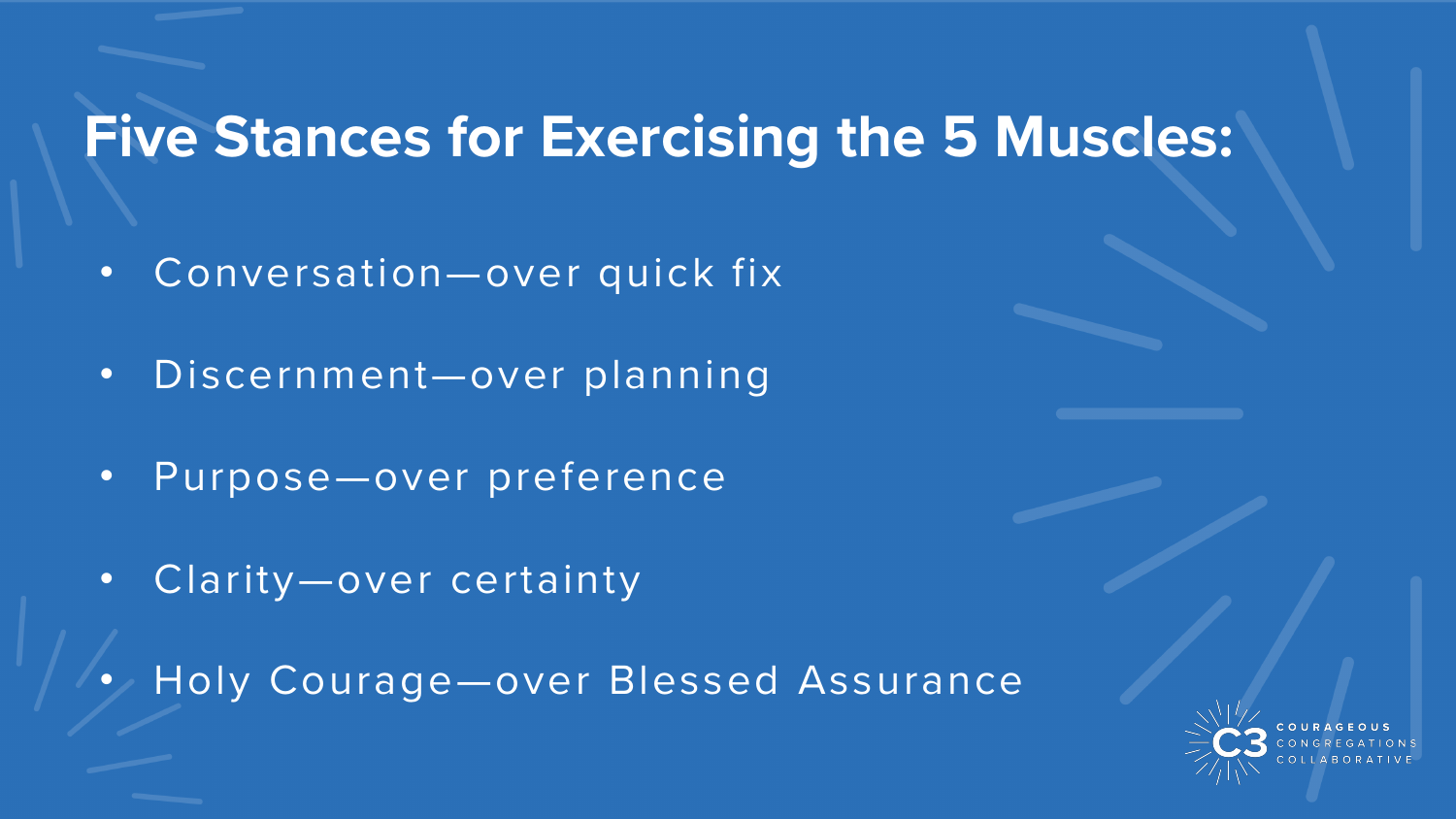#### **The 5 Muscles:**

- Grieving well
- Discerning purpose
- Walking alongside
- Distributing power
- Expanding imagination

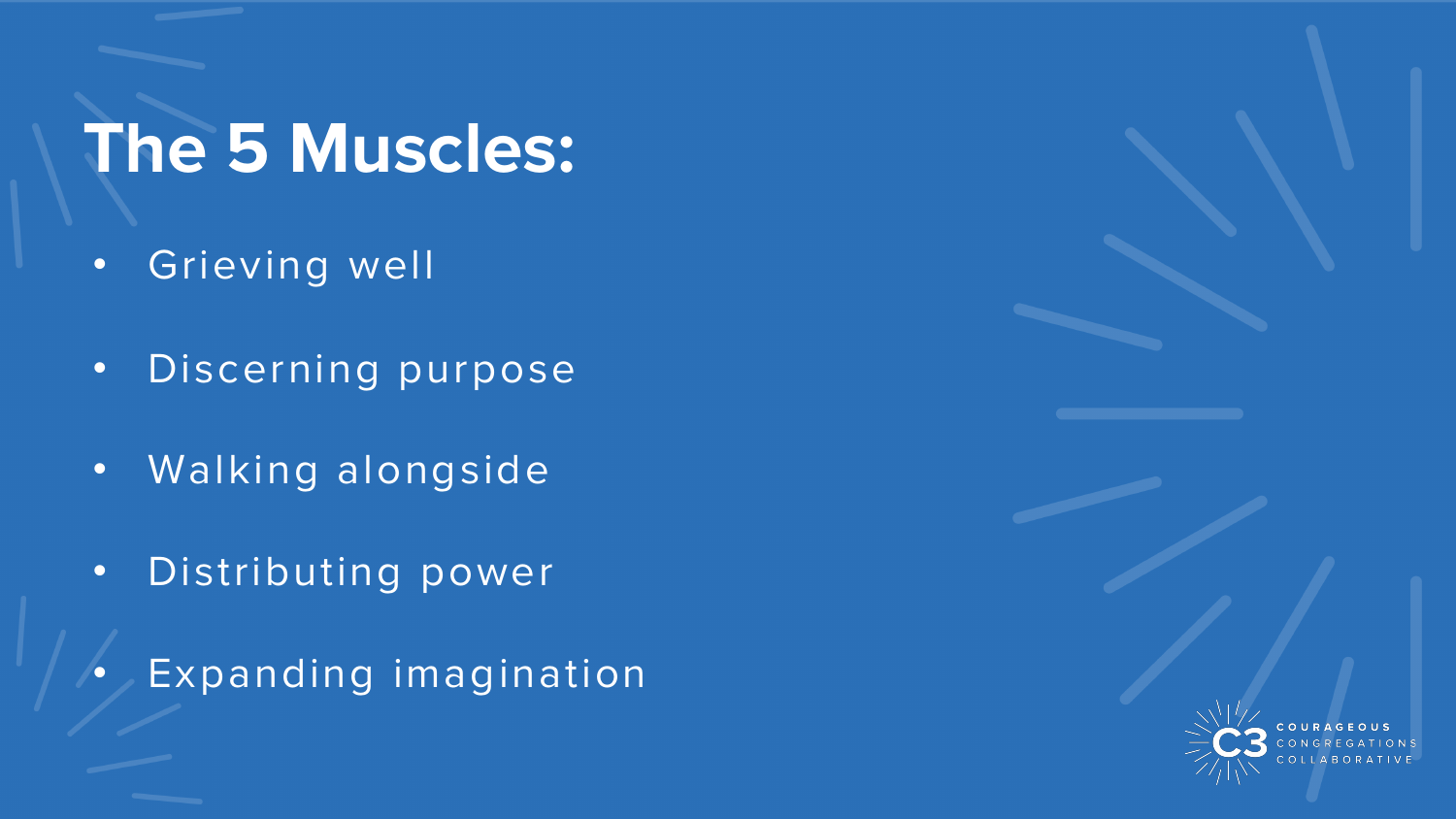## **Attending Grief:**

What is our shared narrative of grief?

Why are we so reluctant to name WHY we miss WHAT we miss?

How is grief impacting us and our decision-making today?

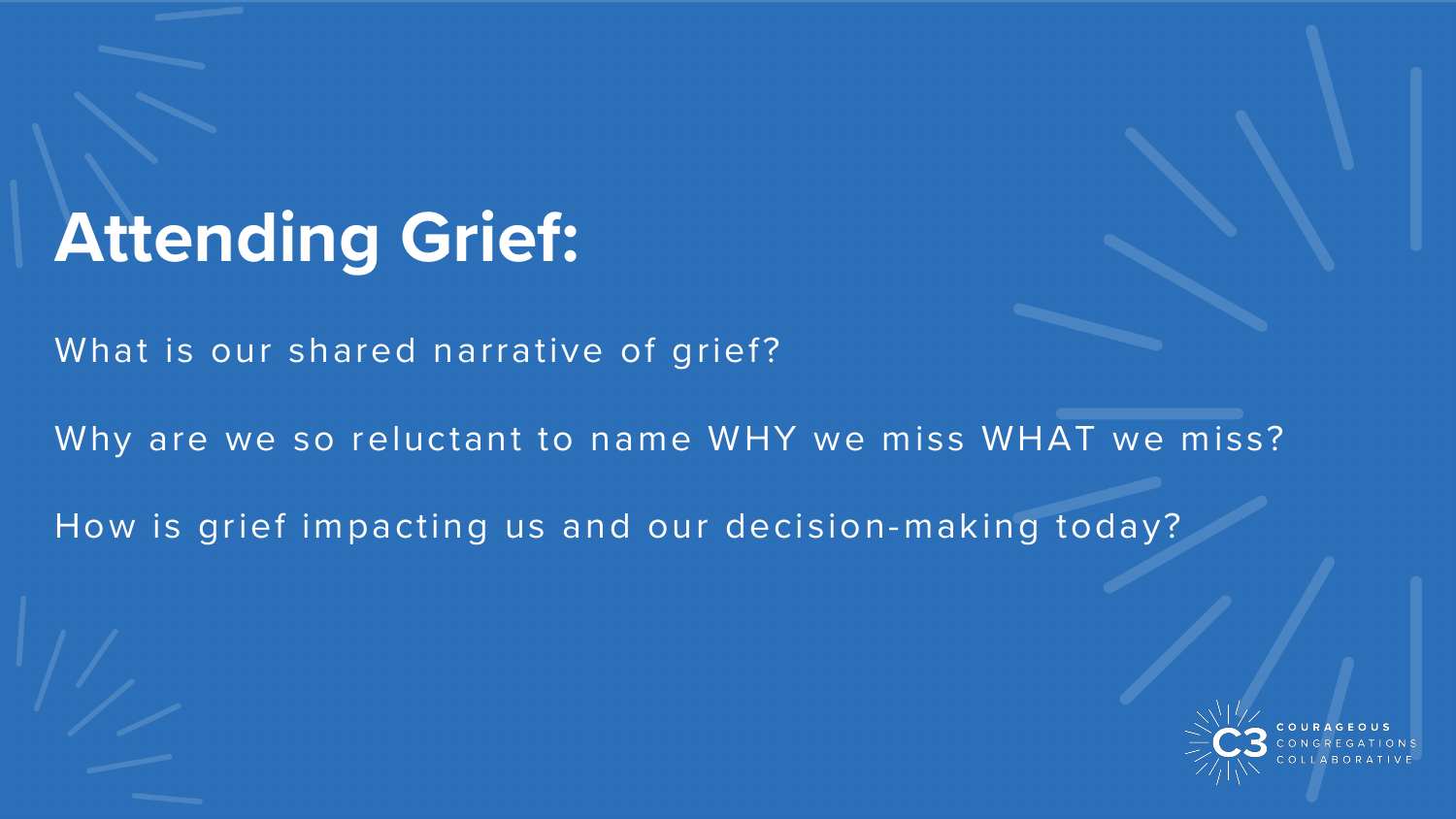# **Discerning Purpose:**

Are we living out of our self-appointed preferences, or God's purpose for us?

What is the difference God is calling us to make now?

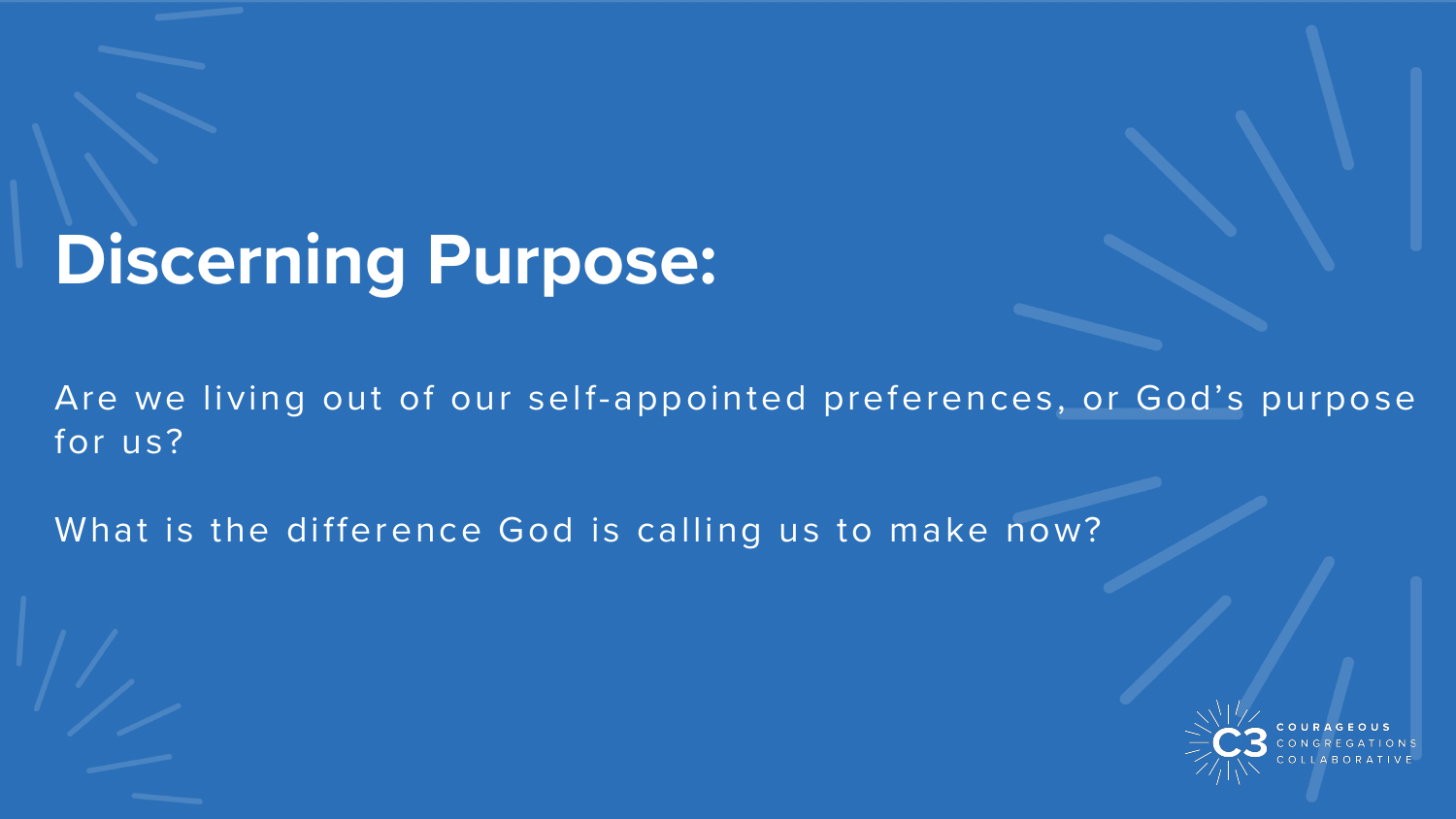### **Walking Alongside:**

What is needed to move from WE WELCOME YOU to WE STAND WITH YOU to WE NEED YOU?

What are the gifts and talents in our neighborhood?

What is God already doing in our neighborhood? How is God calling us to join in?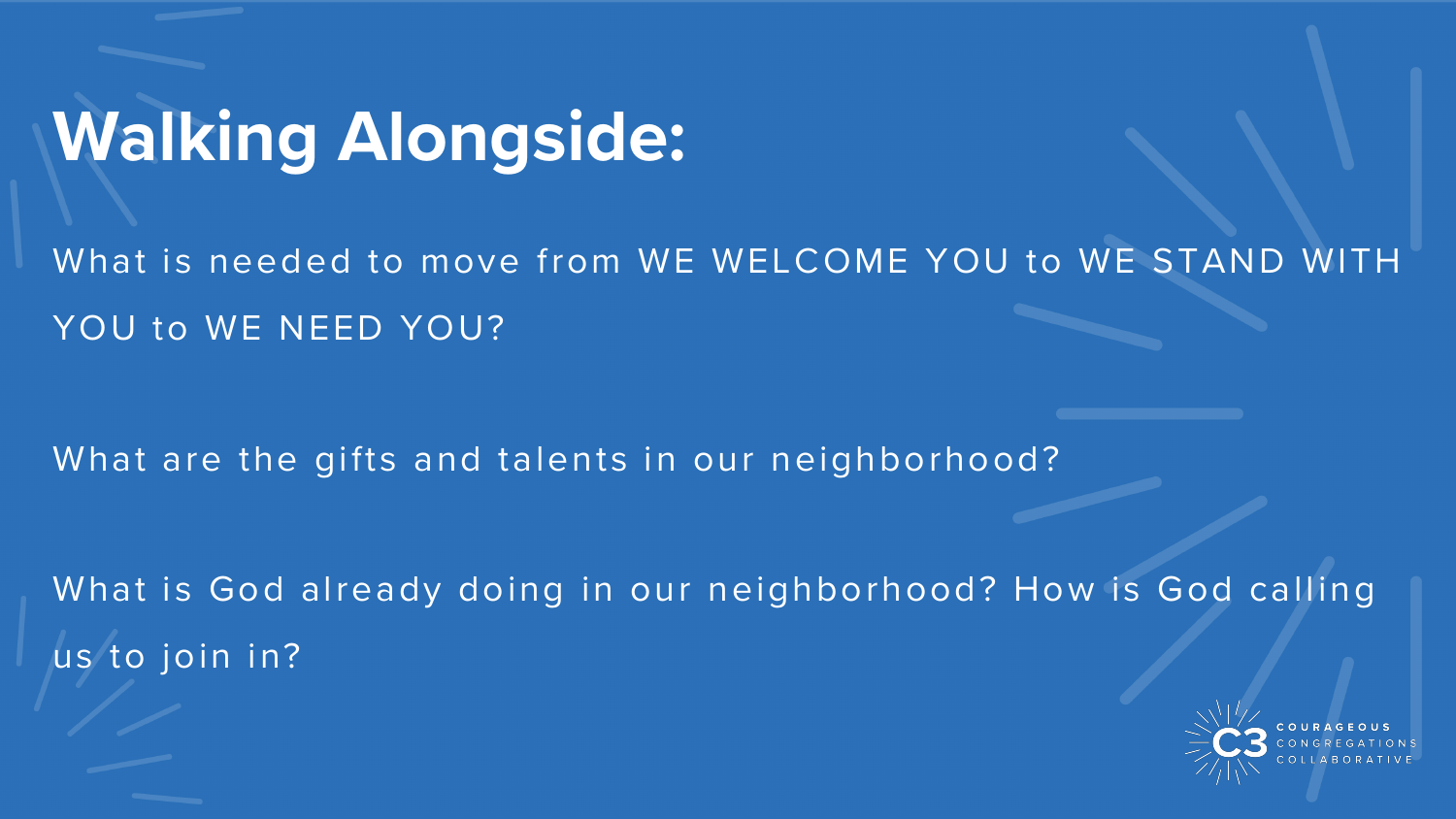# **Distributing Power:**

Where is the power in the congregation? In the community?

How is the power dynamic impacting decision-making?

What happens if someone in your church says, "I have a dream for a ministry?"

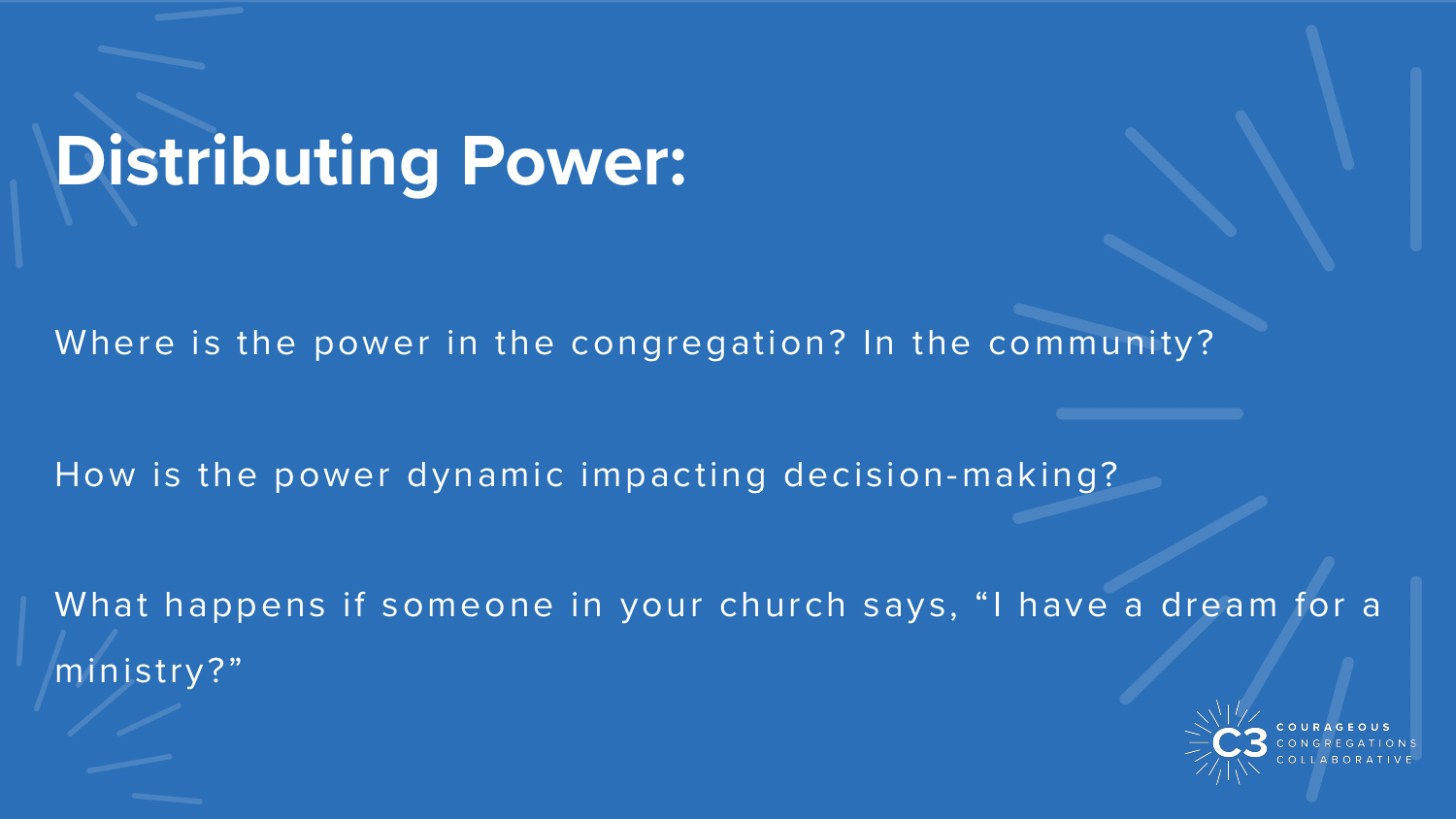# **Expanding Imagination:**

Who can teach us what we don't know?

Who can open up a new part of the world to us?

What questions have we been asking that need to be

reframed?

What does this disruption make possible?